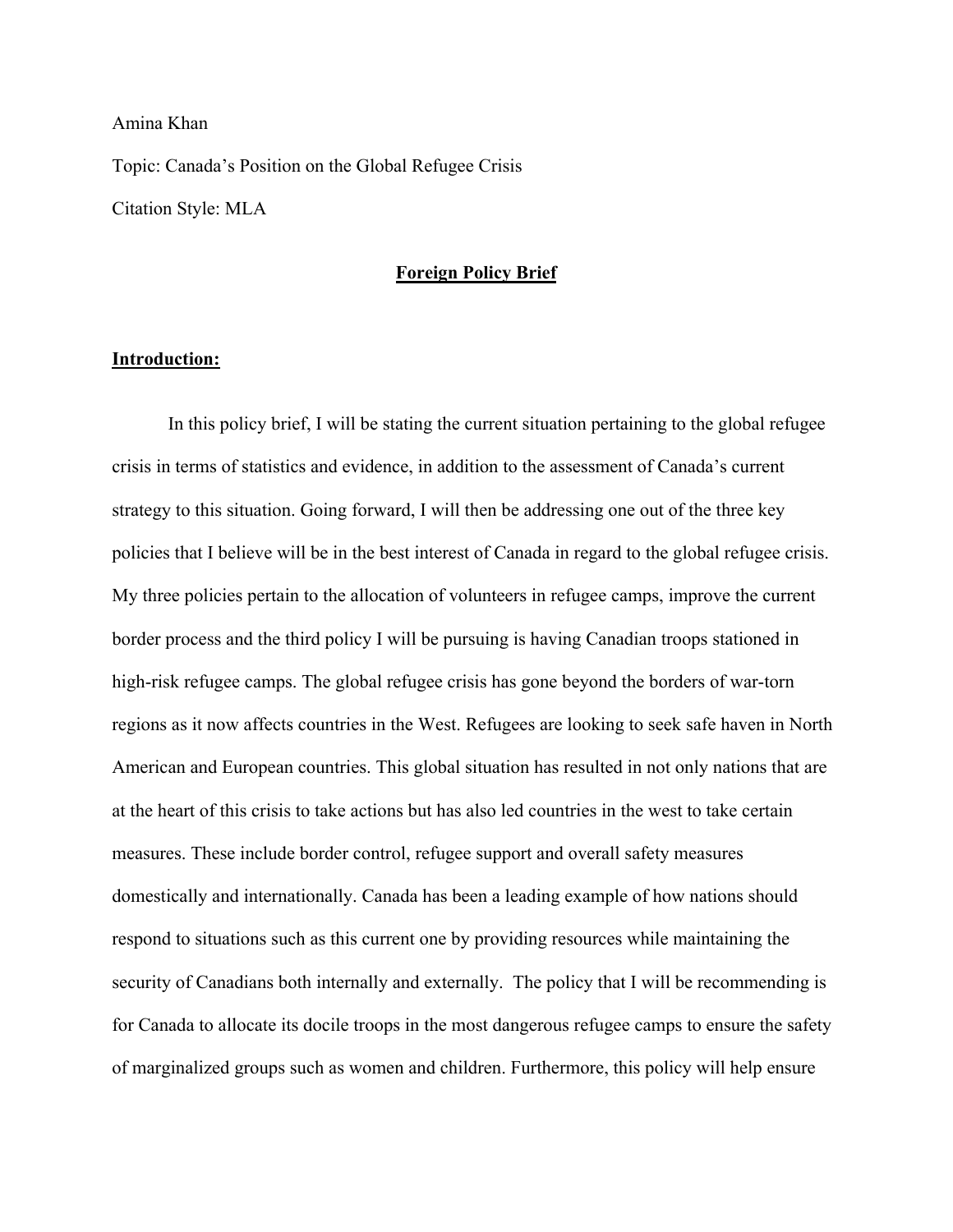Canada is taking an active part internationally to assist in the global refugee crisis and to offer humanitarian aid for the betterment of refugees.

## **Background:**

The global refugee crisis has recently been on the rise with many of the conflicts occurring in the Middle East and Africa as the numbers of refugees increases. A refugee is defined according to the CARE organization as someone who is fleeing their own country because of dangerous and violent circumstances such as war, genocide or persecution (CARE). The current statistics surrounding refugee data is provided by the United Nations High Commissioner for Refugees (UNHCR) or known as the United Nations Refugee Agency in which 70.8 million people have been forcibly removed from their countries for many different reasons and the number of refugees within that number is 25.9 million (UNHCR). About 57% of these refugees come from the top three countries which are Syria (6.7 million), Afghanistan (2.7 million) and South Sudan (2.3 million) (UNHCR). The top countries that hold the highest number of refugees are Turkey (3.7 million), Pakistan (1.4 million), Uganda (1.2 million), Sudan (1.1 million) and Germany (1.1 million) (UNHCR). These numbers are at an all-time high especially with the current Syrian Civil war, the Sudan conflict in addition to those running from persecution in Myanmar and Afghanistan.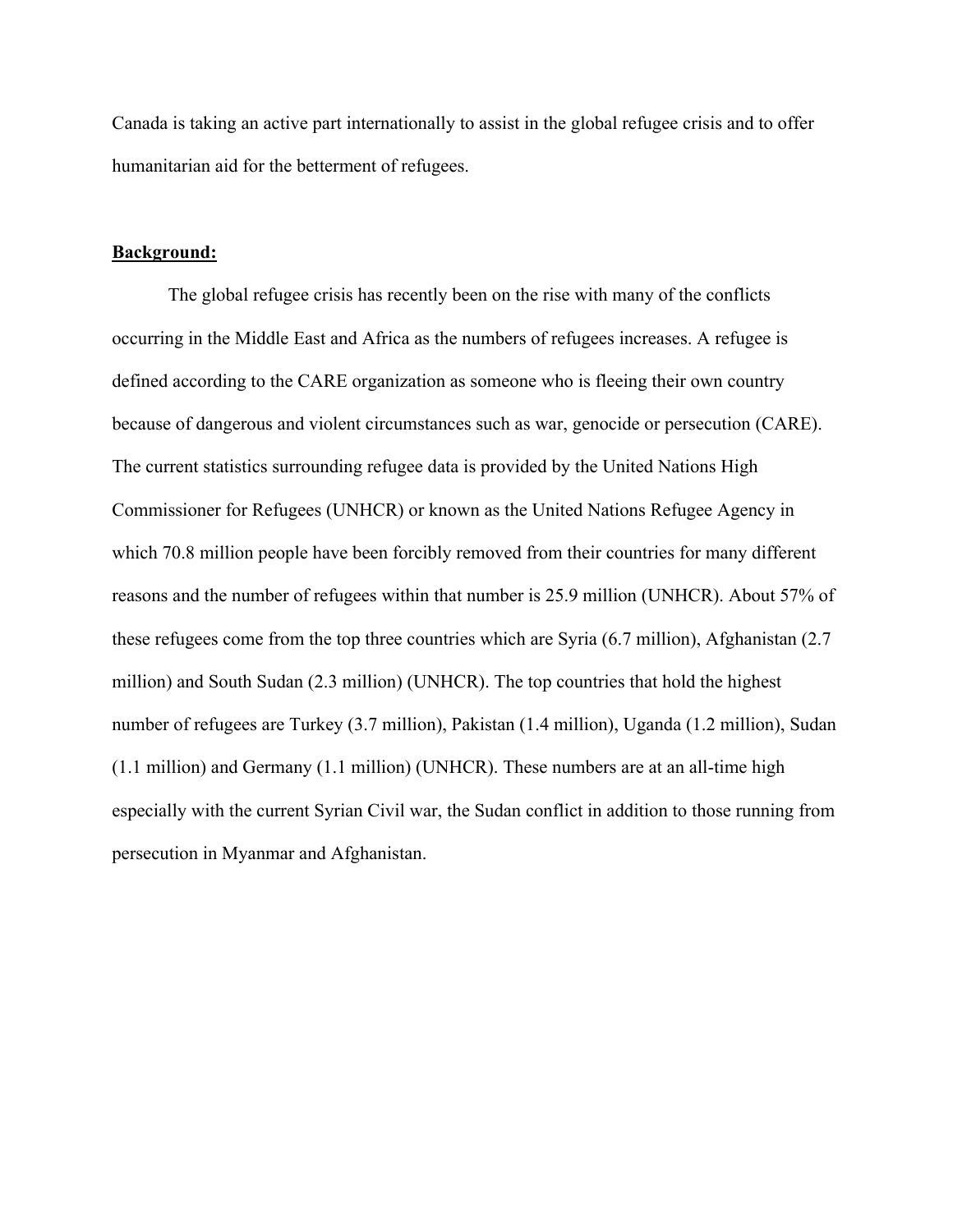

Figure 1. Somali refugees in Kenya Retrieved from: UNHCR, n.d https://www.un.org/en/sections/issues-depth/refugees/

Canada has been vocal in supporting refugees with their foreign policy pertaining to helping them settle into Canada and restart their lives. Canada's response to various distinct historical catastrophes' that have occurred across the globe illustrate its ability to be a middle power in offering assistance. This includes their strong peacekeeping initiatives. As one of the signatories of the 1951 Refugee Convention, in order for Canada to fulfill its international legal obligations, it must put forth a productive refugee program to accept a number of them. Indeed, Canada has opened its borders to those seeking asylum within that program. However, Canada should be a stronger force internationally in helping battle the global refugee crisis. Currently, Canada has a resettlement policy that is managed by Immigration, Refugees and Citizenship Canada (Government of Canada). In the UNHCR resettlement book, the government of Canada released its policy plan pertaining to refugees in where they state,

"The objectives of Canada's refugee program are to save lives, offer protection to the displaced and persecuted, meet Canada's international legal obligations with respect to refugees,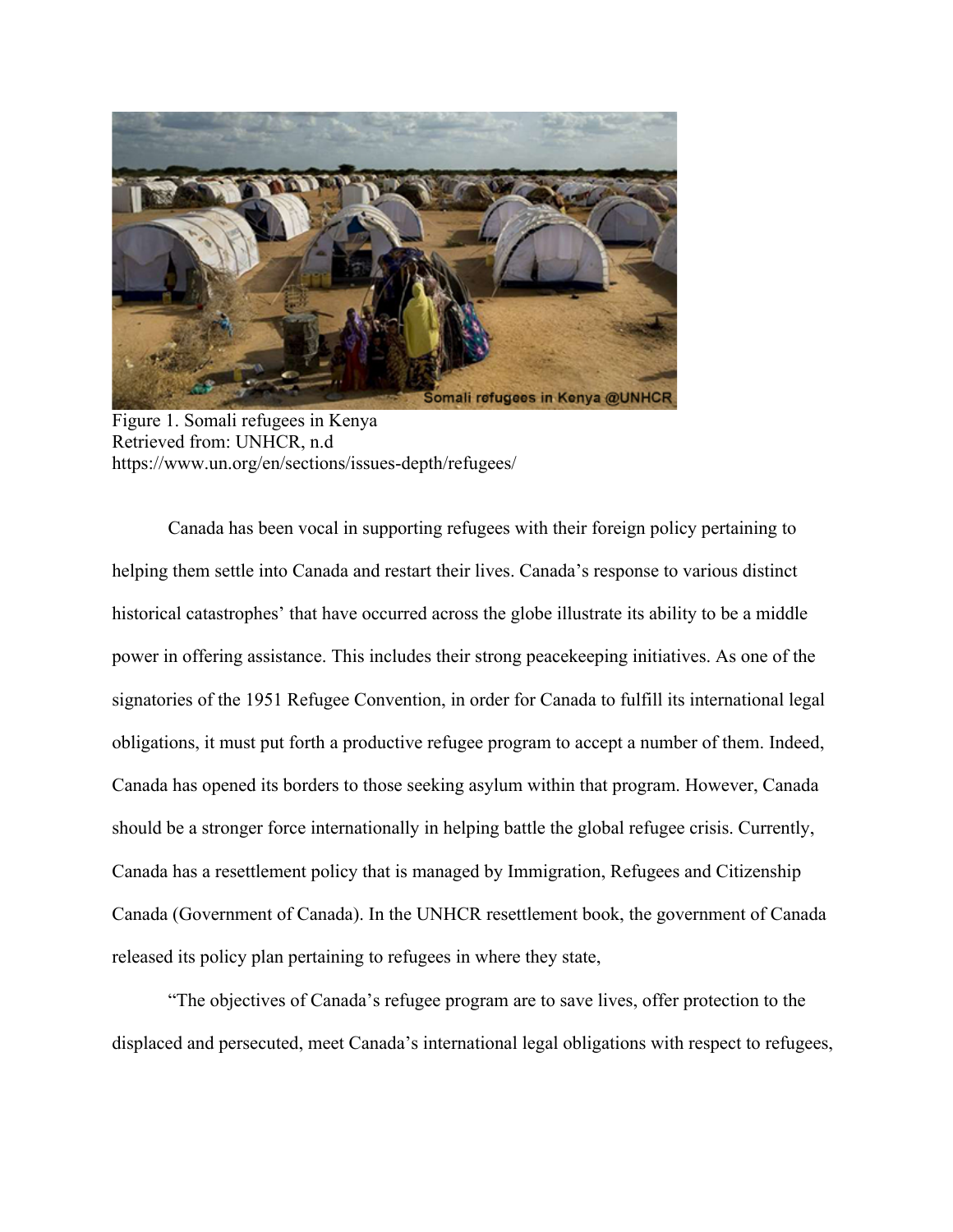and respond to international crises by providing assistance to those in need of resettlement". (UNHCR)

The two main programs that Canada has is the Government Refugee Assisted Program and the Private Sponsorship Program (Government of Canada). The current policies Canada has in place selectively deals with resettlement and not having a stronger presence in assisting refugees overseas. The following options will be stated in which the government body of Canada can look into while taking into consideration the third policy that I will recommend.

#### **Option 1: Canadian Volunteers in Refugee Camps**

Canada is able to establish itself as a nation that provides humanitarian aid by allocating volunteers overseas to the most populated refugee camps. Refugee camps are temporary housing in neighbouring countries for those fleeing their home country due to violent circumstances (Norwegian Refugee Council). The Kutupalong is the most populated refugee camp in the world which is located in Bangladesh with 740,000 Rohingyas that fled from Myanmar from persecution (Norwegian Refugee Council). The highly populated area makes those living in this camp vulnerable to certain circumstances such as limited access to food, clean water and educational opportunities for children to name a few. In addition, the people of Bangladesh and the government are suffering in terms of their resources being limited while trying to aid the Rohingyas minority. For the Canadian government to provide resources such as an efficient team of well-equipped volunteers to assist in food distribution and offer daycare services; that would help aid in providing essential services to those limited. Helping with food distribution, as well as offering educational services to children is needed for the betterment of child development and to lift a little burden off Bangladesh.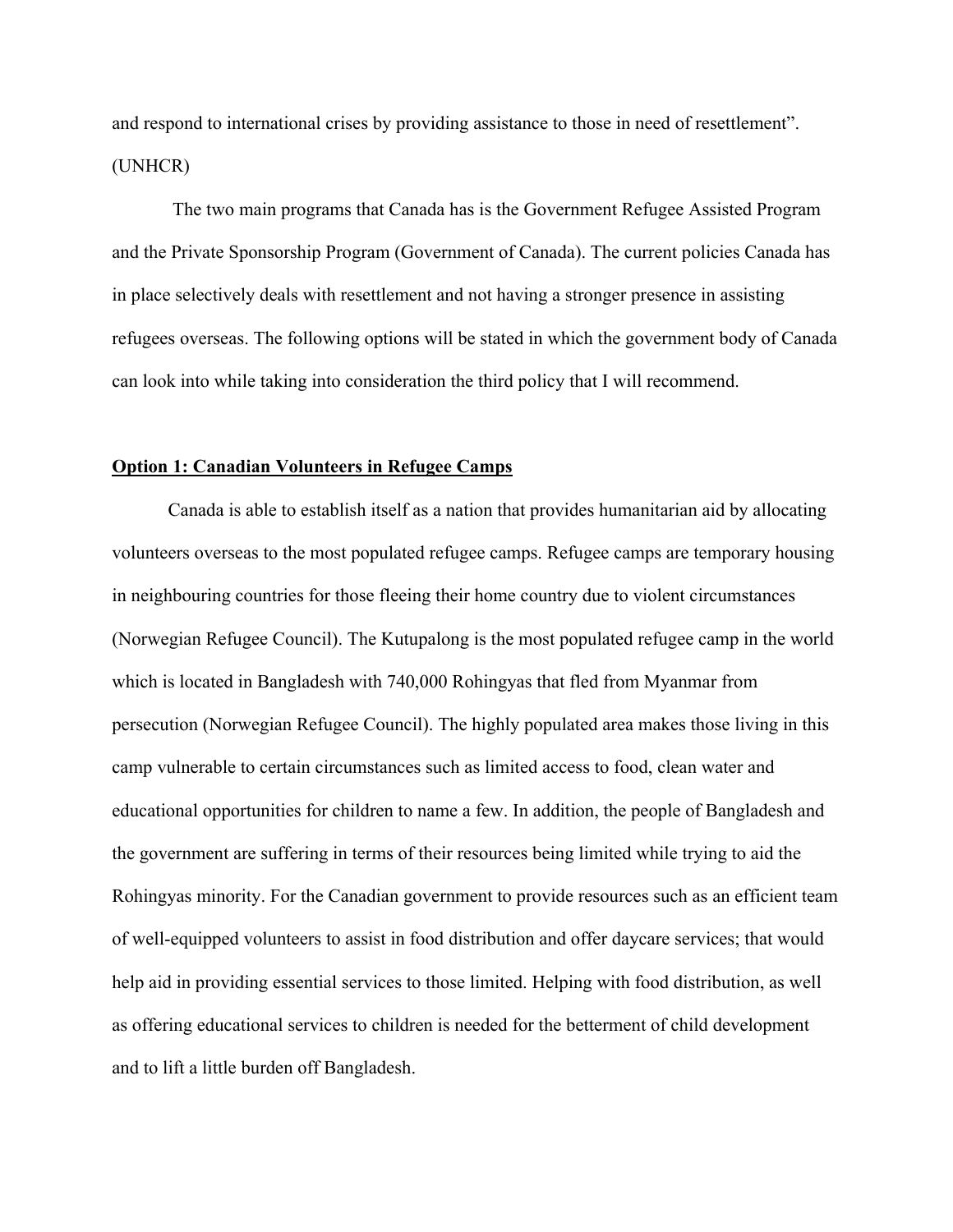

Figure 2. *Photo: Ingebjørg Kårstad/NRC,* Kutupalong Refugee Camp, Bangladesh Retrieved from: Norwegian Refugee Council (August 25<sup>th</sup>, 2019) https://www.nrc.no/perspectives/2019/trapped-in-the-worlds-largest-refugee-camp/

However, this policy is not the best option seeing that a revised budget plan for Canada could take time to approve and the funds toward this mission would have a strain on Canada. Canada's economy is not in the best position currently with the Alberta economy suffering from the pipeline debate. It is important for Canada to consider its domestic issues before taking on such an astronomical task. As of right now, the budget towards refugees is only being utilized for the resettlement program that Canada has. Canada's 2019 budget plan towards improving refugee resettlement is set at \$1.18 billion for over a five-year period starting from 2019-2020 (Government of Canada). Canada only has a claimed budget plan for resettlement, not for overseas projects pertaining the refugee crisis. Moreover, the budget constraint, the burden of taking on such a big task of training these volunteers to be well equipped in handling a situation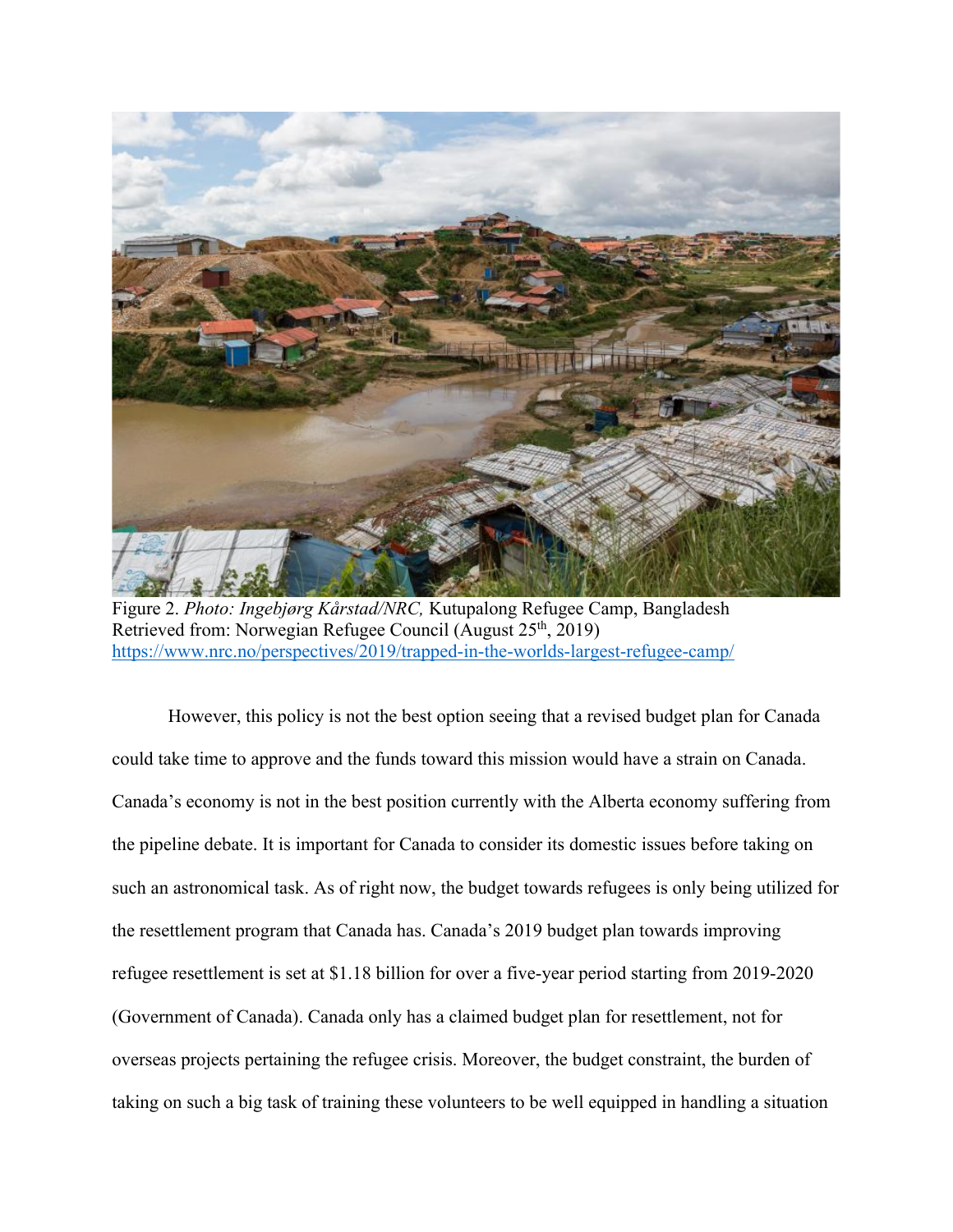as complex is this, is simply not realistic enough. Looking at the figures, the number of refugees compared to how many volunteers needed in addition to resources would simply not be practical. Training volunteers to be tasked in dealing with the possibility of rebel groups, government enforcement and other risks infiltrating these camps is not plausible. Volunteers are simply not able to deal with high intense situations that come with working in refugee camps. There would be a decent amount of logistics and resources that would be needed to successfully operate this policy into action. Canada would be better qualified into putting their funds and resources to other projects seeing that the logistics and timeframe to successfully put this together are too substantial.

## **Option 2: The strengthening refugee process for borders in addition to families**

As mentioned earlier, Canada refugee policy pertains to resettlement programs and putting forth a cohesive process for refugees when crossing the border. There are two different refugee programs for getting assistance as a refugee by Canada. The current process that is laid out by Canada is concerning refugees that have already left their countries of origin, currently in Canada and would further be in danger if they were to leave the borders. These dangerous circumstances include torture, risk to life and risk of dangerous punishment (Government of Canada). Canada has a set of criteria for eligibility to qualify as a refugee when completing the application process. Canada has a set of forms that acquire information pertaining to individual's background including their family, history, and the reasoning behind a refugee request. The individual is then able to hand in the many forms to eitherat the Immigration, Refugee and Citizenship Canada (IRCC) Office or when arriving in Canada at any entry ports they have access to (Government of Canada). The last process is being at a hearing in which the applicant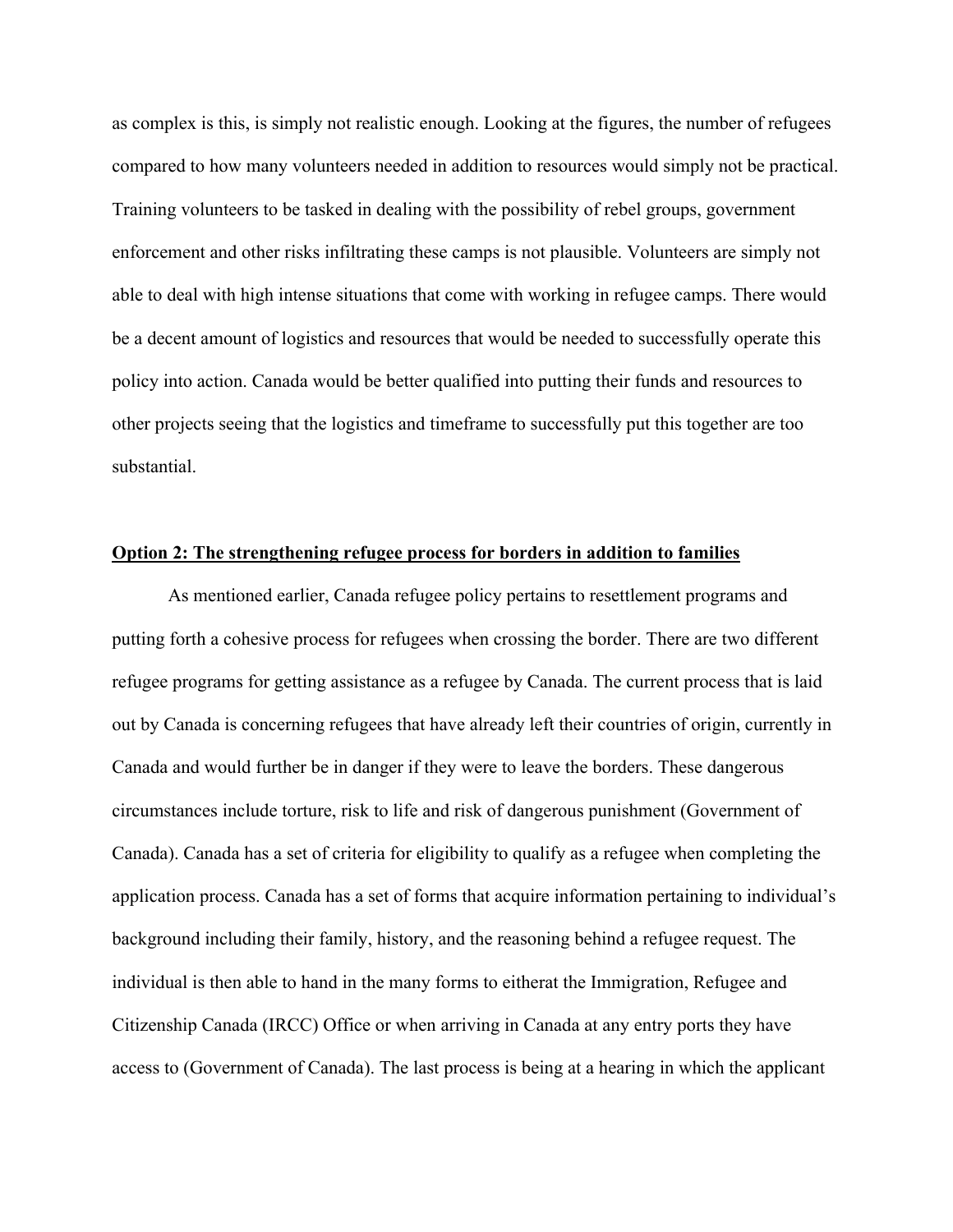will be notified of the date and location. Canada's second refugee program is the Refugee and Humanitarian Resettlement Program, and this concerns those outside of Canada that are attempting to flee due to violent circumstances (Government of Canada). The next quotation is taking from the Government of Canada website in regard to how this program works: "The United Nations Refugee Agency (UNHCR), along with private sponsors, identifies refugees for resettlement. A person cannot apply directly to Canada for resettlement. After they are identified, it takes time to process the cases" (Government of Canada).

Within the Refugee and Humanitarian Resettlement Program, one is also able to look at sponsorship as an option. The Government of Canada writes the following on their website,

"private sponsors across the country also help resettle refugees to Canada. Some do this on an ongoing basis. They have signed sponsorship agreements with the Government of Canada to help support refugees. These groups are known as Sponsorship Agreement Holders" (Government of Canada).

As one can observe the problem with the Refugee and Humanitarian Resettlement Program is the individual being unable to apply directly for resettlement and the lack of a cohesive process outside Canada. There must be a procedure, in place, at the initial stage for a refugee entering the borders of Canada. It would be an exhaustive process for an individual to reach the borders of Canada when most of those fleeing countries from persecution are on the other side of the world. What this policy would entail is to help give out forms on the behalf of Canada to not only those near our borders but those in refugee camps or countries where the individual is stranded. There should be three forms, one for the individual if one is not connected to an immediate family, the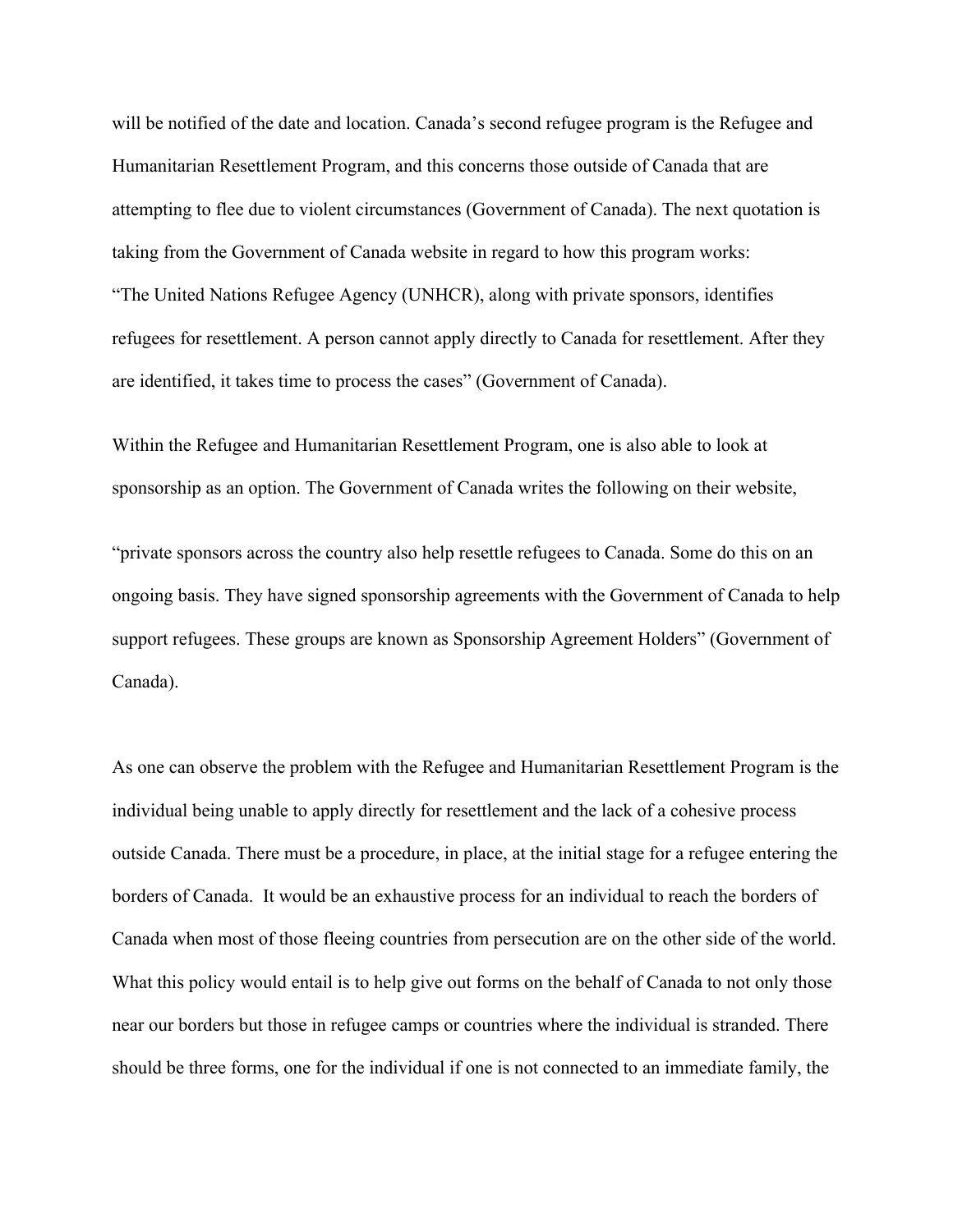other form pertaining one per family and the last form for children. The current forms Canada has is perfect the way it is given for individuals. This policy wants to look more into the forms given out family to family in refugee camps so that it is a more cohesive method to get in refugees. To fill out individual by individual is not efficient enough to help those in dangerous situations if they are all from the same family. Most face life and death situations therefore, the faster the process Canada makes for those wanting to enter, the safer it is for the fleeing. There have been many reports of families being separated when fleeing and this process needs to prioritize that concern.

The forms should also include children application. One of the most concerning problems with the global refugee crisis is children being separated from their families when fleeing their nation. Children often get placed in refugee camps with no parental support alongside. The forms provided by Canada for the child to fill out should help give information to the government of Canada on the child's connection to a family background. When the Immigration, Refugees and Citizenship Canada get a hold of all these forms, they would be tasked with connecting all applications.

However, I am not to recommend this policy to you due to the problem in logistics to successfully implement this. The management to implement forms to those fleeing is far too great. Forms going out to refugee camps where there is no guarantee if it would successfully reach those needing them or if individuals in those camps would have the required documentation to fill out the forms. Most refugees when fleeing do not carry a form of identification or passport which makes it difficult to fill out. In addition, expecting children to be aware of personal information such as address, parent's information or to be carrying a form identification is unrealistic. The current border process by Canada set at the moment is fine, it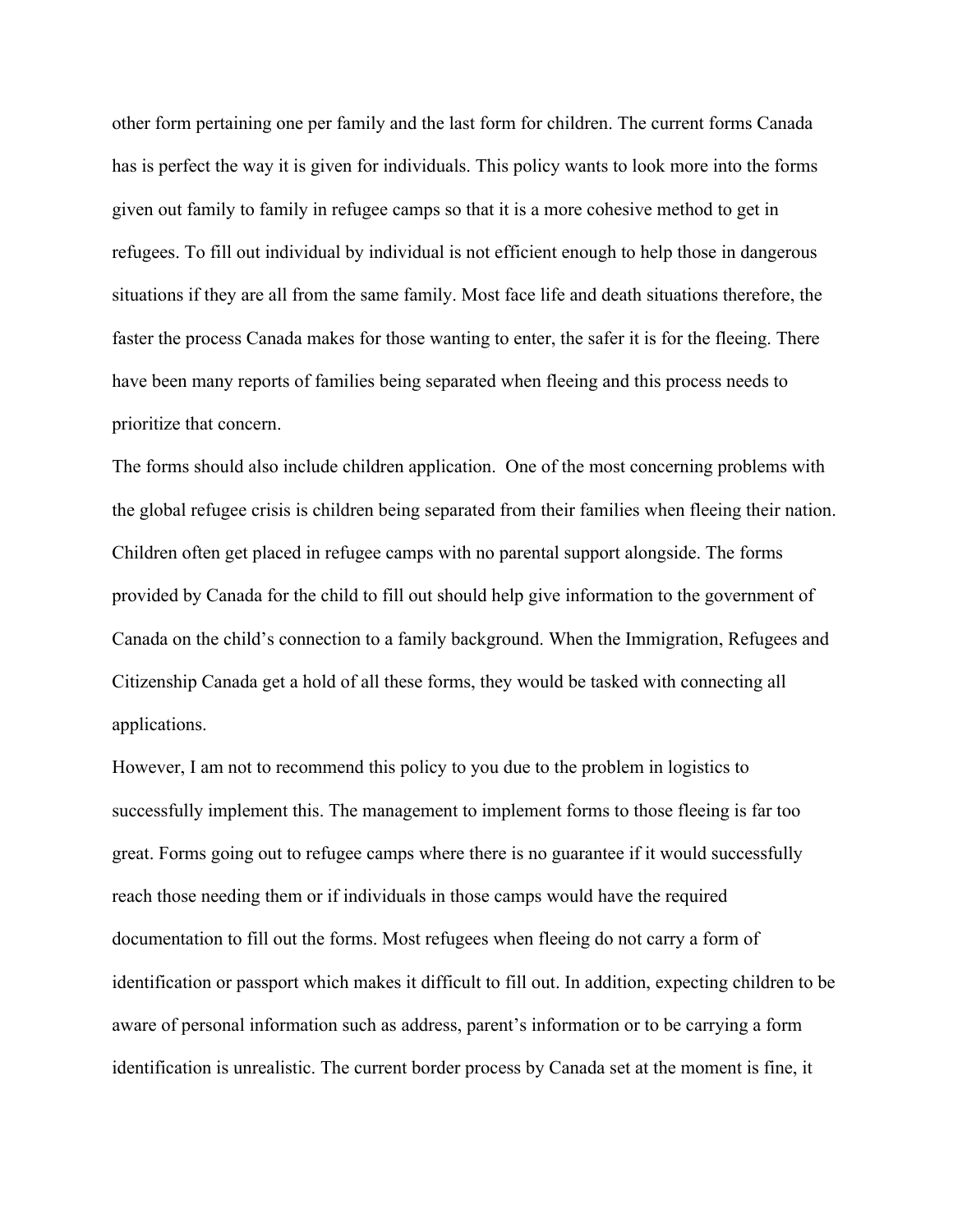can of course be improved further on however, for Canada to choose a policy, this should not be one of them.

# **Option 3: Canadian troops stationed in refugee Camps to implement safety**

The last option which I will be recommending is to station Canadian troops in the most dangerous refugee camps to ensure safety for the highest risk groups such as minorities, women and children. Canadian officials to patrol the camps will help ensure the comfort of those that are most vulnerable since most events in refugee camps go unnoticed due to the lack of supervision present. Canadian troops can act on the behalf of Canada and the UN body to showcase that they are a legitimate patrolling agency. These would be different than UN Peacekeepers where the Canadian troops can interfere if such violent measures are to take place in the camps. In addition, Peacekeepers are only associated under the United Nations (United Nations Peacekeeping). The use of force would only be pertaining to situations where it would be deemed necessary such as but not limited to; violent abduction of children, violence against women and minorities and the occurring of human and sex trafficking.

There have been many accusations of unreported illicit acts that occur in refugee camps from malnutrition to domestic violence among children and women especially. In a paper dedicated to research on refugees by Barbara Harrel Bond for UNHCR, she describes the events that occur within the camps. In her findings, it is stated; that "domestic violence always increases in refugee situations and family breakdown is common" (Bond Pg 7). In another study conducted on gender-based violence against refugee women by Jane Freedman, it was found through interviews of NGO workers about the occurrences in refugee camps. The article stated that within the refugee camps located in Calais France, there would be cases of rape by smugglers as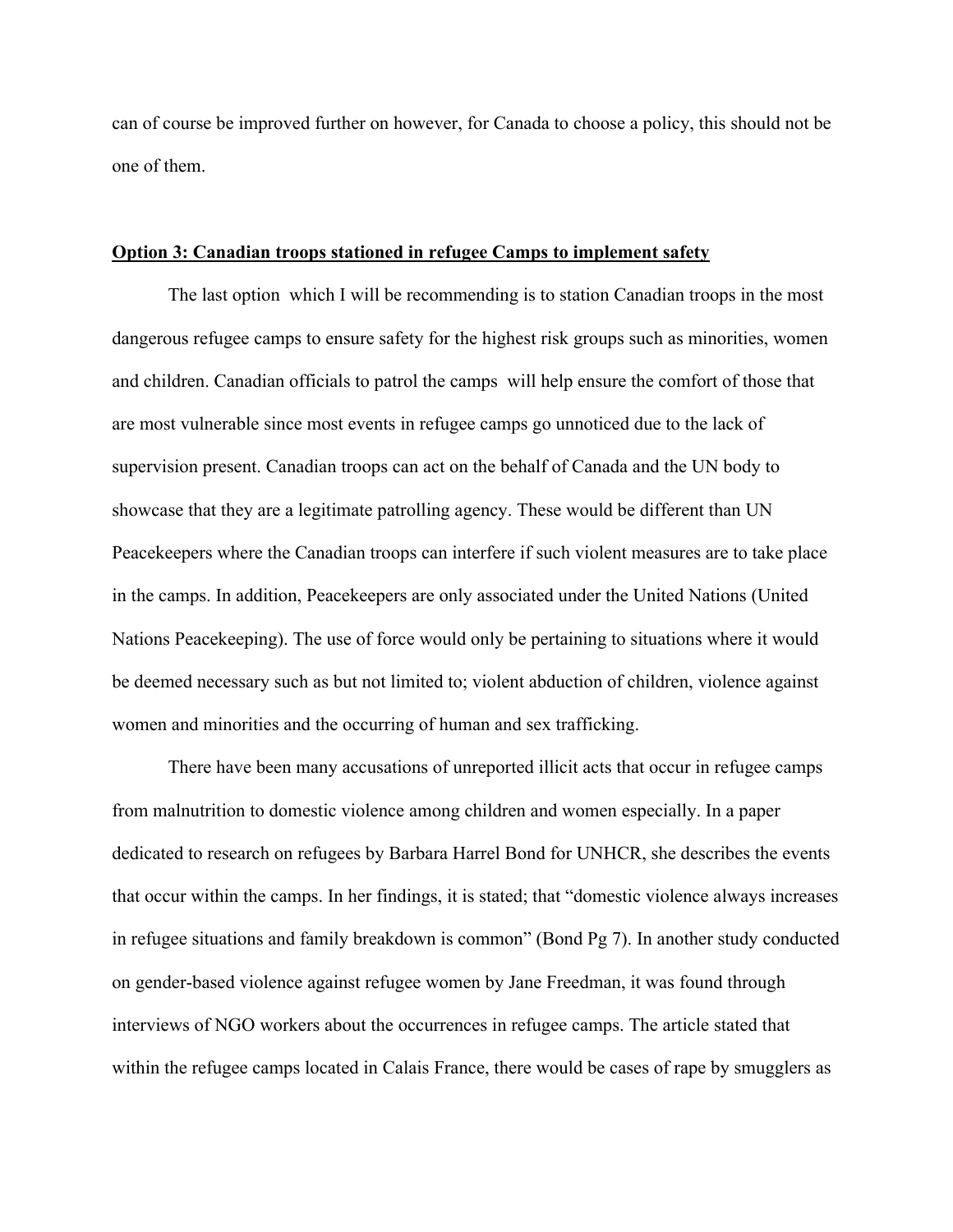they would coerce the women to sex (Freedman). This is just a fraction of what occurs in refugee camps, there are many stories that go unreported because of lack of evidence or supervision.

This is significant to implement because it puts forth Canada as a humanitarian aid country where it strengthens its relation with the United Nations for future endeavors. It puts Canada in a moral and decent position within the international world where Canada will not be seen as an inactive country. It shows Canada is utilizing its status as a wealthy country and the capability Canada has to help a humanitarian crisis.

With a revised budget plan, the Canadian government based on the advisory of the finance minister will be able to determine how to allocate the funds towards this policy. The Canadian government can have the option to increase the budget or use the current budget plan and choose to divide it in a new format so that most of the budget directed towards this policy.

This policy would be deemed as a smoother execution than the first policy because it encompasses qualified troops who have been through intensive training and recruitment to handle such situations. They would be more equipped with the skills to tackle such difficult circumstances such as smugglers, traffickers, rebel groups and more. Volunteers, as stated in my first policy, would not be efficient enough to take on such large numbers and difficult situations. In addition, Canadian troops come in a larger number therefore when they are stationed at refugee camps, they would be efficient in handling the mass in these camps.

A proposal for research should be the first task at hand, where this team is to handle looking into the most populated refugee camps that experience the most violence. They are to get findings on statistics, figures and conduct studies to figure out which regions have the highest number of minorities within the camps and the ones that are most prone to experiencing unlawful acts such as smuggling, trafficking, sexual violence and more. They are to also research camps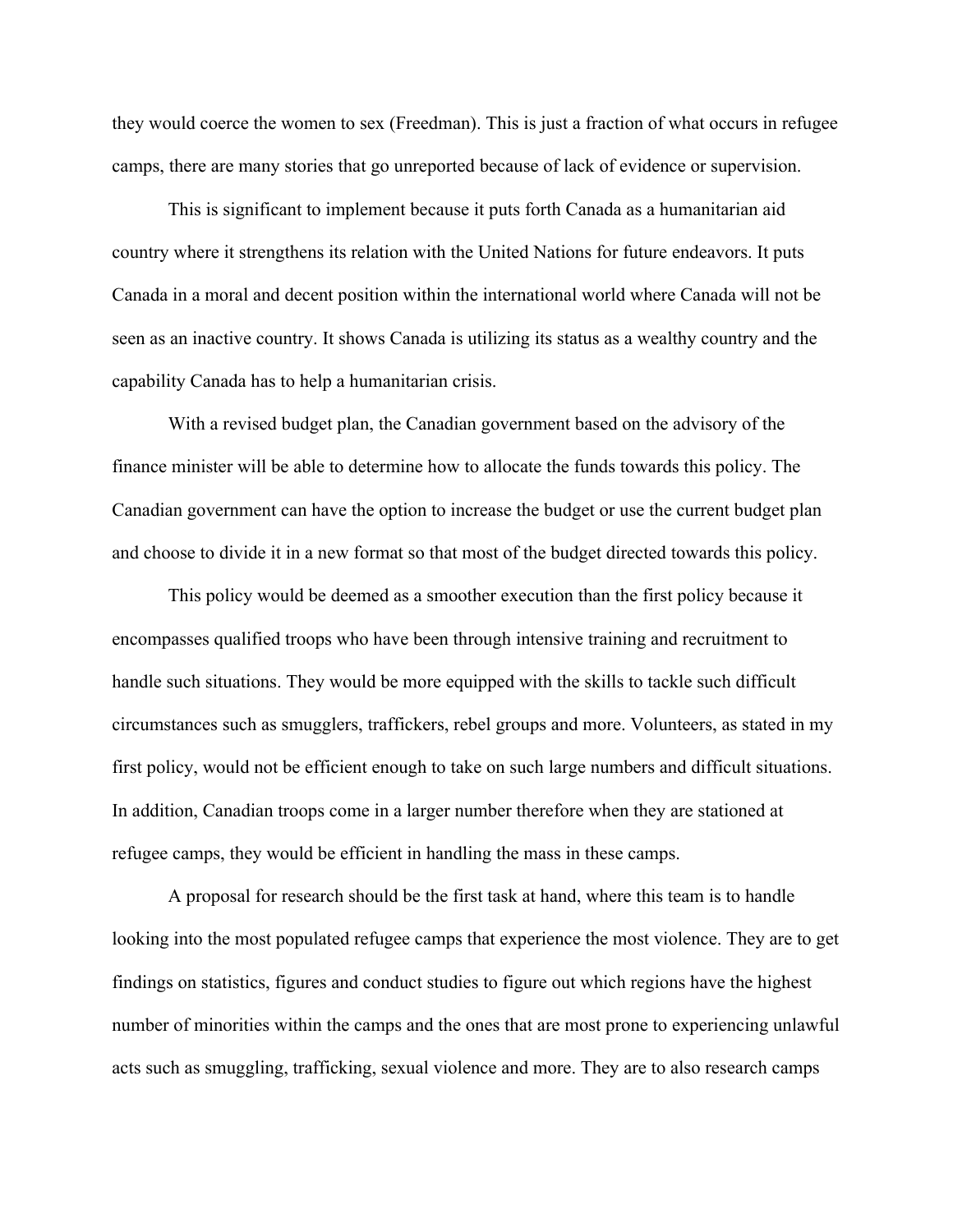that are prone to rebel groups, authoritarian governments and terrorist organizations to infiltrate these camps. They are to choose the camps that Canada will be patrolling based on the research they have accumulated.

The second team should handle the logistics and planning for the execution of this policy. They are to plan accordingly based on the advice from the research department to the deployment of Canadian troops. This team is to look into how many troops are needed and where they are to be stationed. Based on the statistics from the research department, this team should be able to determine the ratio of Canadian troops needed based on refugee numbers in the certain camps they have chosen to patrol. Furthermore, they should work alongside the finance department for this task by planning based on the budget that is set for this policy.

Once this policy is set in motion, the last team should be handling the intel coming from the troops in the refugee camps and it being delivered to the Canadian government and the UN. This team is to monitor the troops through technological surveillance means and to deliver updates in a timely manner to certain department within UN and the Canadian government. This is to showcase transparency and to monitor progress from this policy implementation.

With the support of every department, this policy can be successfully executed and be one of the most important policies Canada has ever taken. This possesses great advantage to not only Canada but to the refugees and neighbouring countries. This policy will strengthen alliances, protect the vulnerable and put Canada in a respectable position in the international system.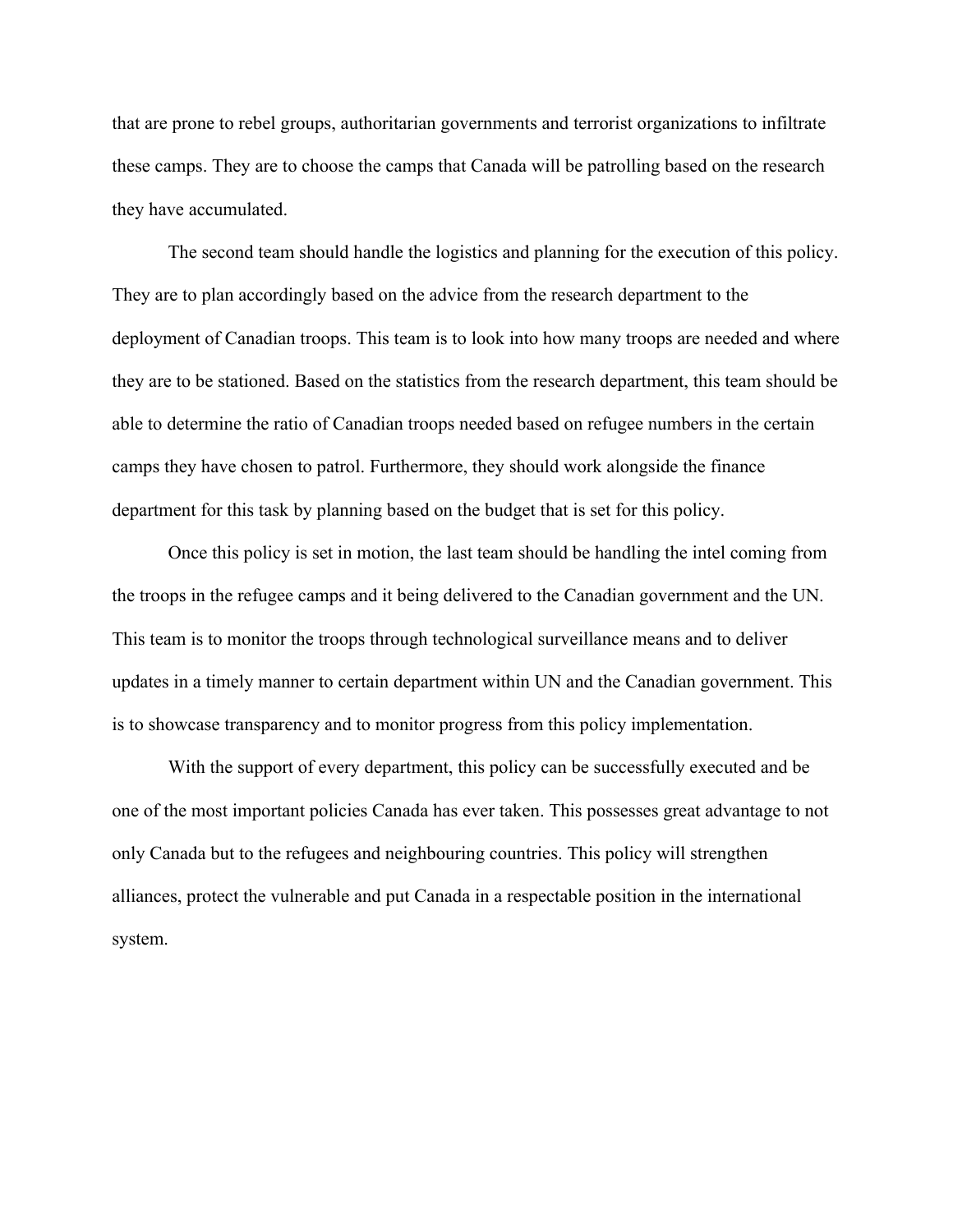# Bibliography:

Government Grey Literature sources:

- 1. Bond, Barbara Harrel. UNHCR, "Are refugee camps good for Children", August 2000 www.unhcr.org/3ae6a0c64.pdf,
- 2. Canada UNHCR, "United Nations High Commissioner for Refugees.", n.d, www.unhcr.ca/what-we-do/about-unhcr/.
- 3. *Canada UNICEF: For Every Child*, "Refugee and Migrant Children, Crisis.", n.d www.unicef.ca/en/donate/child-refugee-crisis,
- 4. Canada, Department of Finance. "Chapter 4: Delivering Real Change." *Budget 2019: Chapter 4*, 19 Mar. 2019, www.budget.gc.ca/2019/docs/plan/chap-04-en.html.
- 5. Canada, UNHCR, "UNHCR Resettlement Handbook-Country Chapters", Pg 1-22, February 2018, https://www.unhcr.org/3c5e55594.pdf
- 6. Citizenship Canada. "Government of Canada." *(REF-OVS-1) - Canada.ca*, Government of Canada, 4 Feb. 2020, www.canada.ca/en/immigration-refugeescitizenship/corporate/publications-manuals/operational-bulletins-manuals/refugeeprotection/resettlement.html.
- 7. Citizenship Canada. "Irregular Border Crossings What Is Canada Doing?" *Canada.ca*, Government of Canada News, 5 Feb. 2020, www.canada.ca/en/immigration-refugeescitizenship/news/2018/07/irregular-border-crossings--what-is-canada-doing.html.
- 8. Government of Canada, Citizenship Canada, 27 Nov. 2019, www.canada.ca/en/immigration-refugees-citizenship/services/refugees/canada-role.html.
- 9. *United Nations*, "Principles of Peacekeeping.", n.d, peacekeeping.un.org/en/principlesof-peacekeeping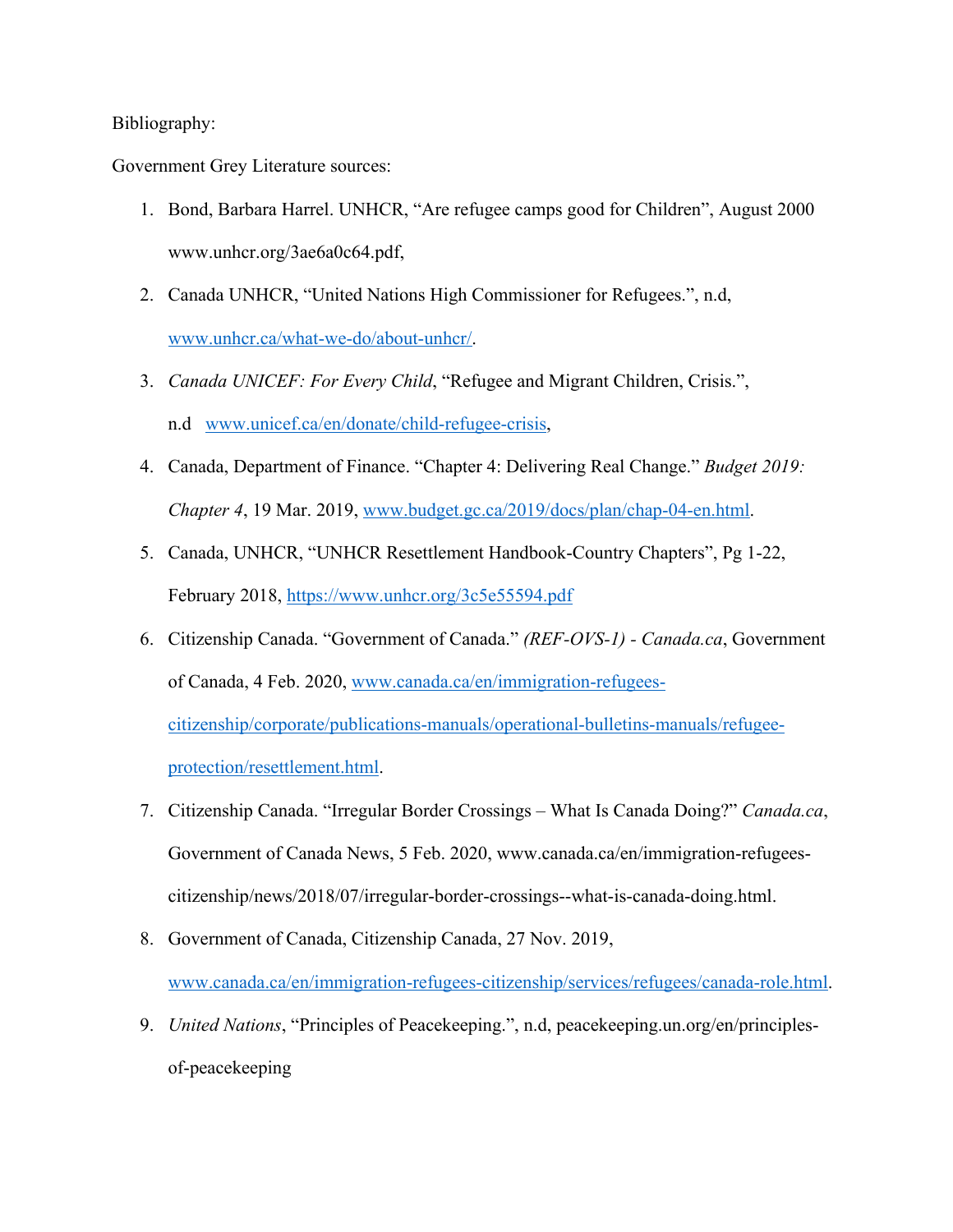- 10. United Nations, Peacekeeping, "Confidence-Boosting Role Played by UN Peacekeepers in South Sudan Refugee Settlements Peacekeeping.", n.d, peacekeeping.un.org/en/confidence-boosting-role-played-un-peacekeepers-south-sudanrefugee-settlements.
- 11. *United Nations*. "Refugees", n.d, www.un.org/en/sections/issues-depth/refugees/.
- 12. United Nations. UNHCR, "Figures at a Glance.", n.d, www.unhcr.org/figures-at-aglance.html.
- 13. USA. UNHCR, "Refugee Statistics.", n.d, www.unrefugees.org/refugee-facts/statistics/.

Non-Governmental Grey Literature Sources:

- 1. Ahmad, and Tariq. *Refugee Law and Policy: Canada*, 1 Mar. 2016, www.loc.gov/law/help/refugee-law/canada.php.
- 2. *Canadian Council for Refugees*, "Overseas Protection and Resettlement.", n.d, ccrweb.ca/en/resolutions-wg/overseas-protection-and-sponsorship.
- 3. *Coalition for the International Criminal Court*, "Atrocities. Impunity. Refugees." *Justice and the Syrian Crisis*, n.d, www.coalitionfortheicc.org/news/20161016/justice-andsyrian-crisis.
- 4. Council on Foreign Relations, "How Does the U.S. Refugee System Work?", n.d, www.cfr.org/backgrounder/how-does-us-refugee-system-work.
- 5. Ddubose. CARE, "Global Refugee Crisis.", 13 Aug. 2019, www.care.org/emergencies/global-refugee-crisis.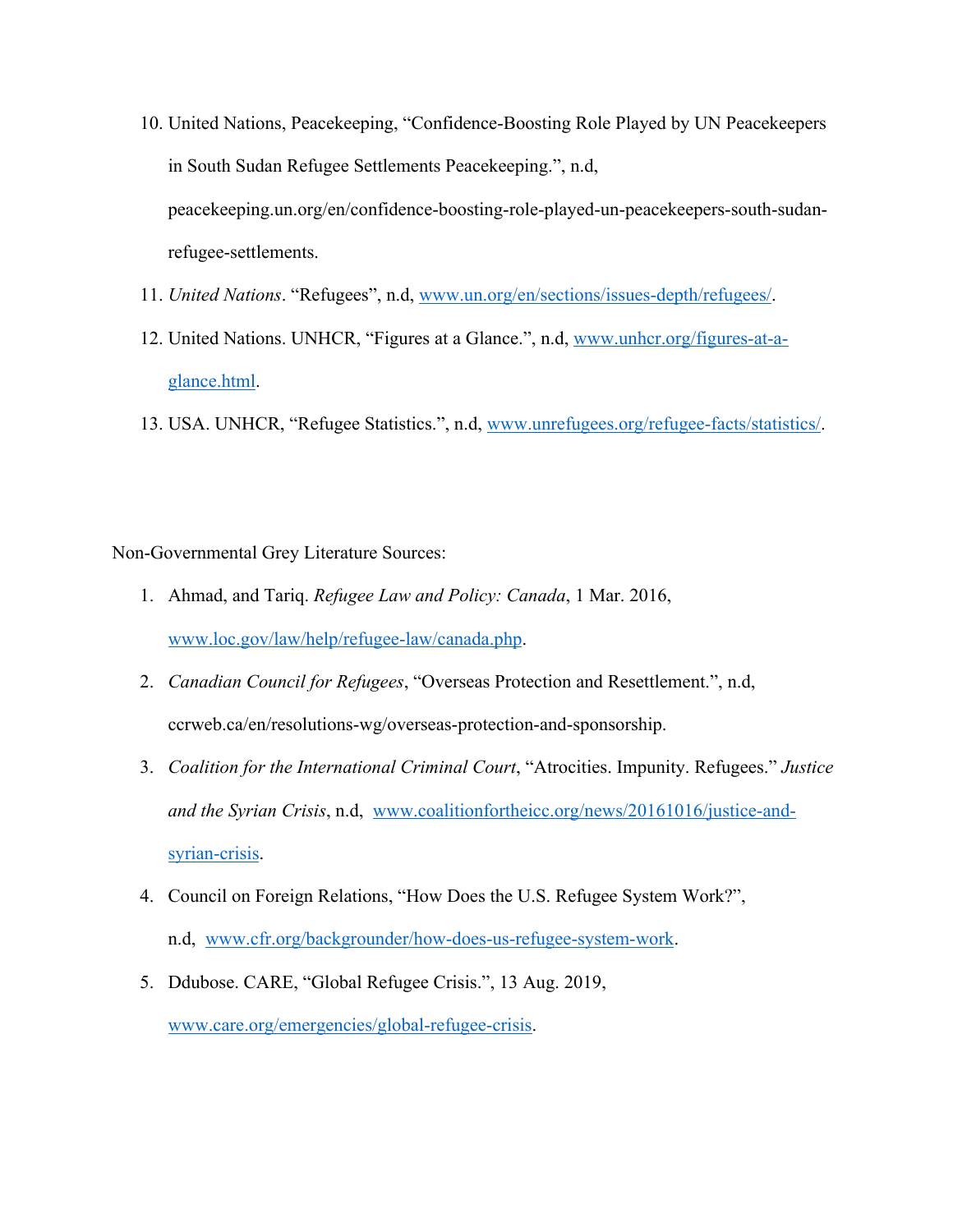- 6. Doctors without Borders. "Libya: Nowhere to Go but the Sea." *Médecins Sans Frontières (MSF) Canada*, 16 Jan. 2020, www.doctorswithoutborders.ca/article/libyanowhere-go-sea.
- 7. *Foreign Policy Research Institute*, "The Case for Syrian Refugee Resettlement in the US.", n.d, www.fpri.org/article/2016/01/the-case-for-syrian-refugee-resettlement-in-the- $\mathbf{u}\mathbf{s}/\mathbf{v}$
- 8. Freedman, Jane. "Sexual and gender-based violence against refugee women: a hidden aspect of the refugee "crisis", Pg 18-26, June 2017, https://www.tandfonline.com/doi/full/10.1016/j.rhm.2016.05.003?scroll=top&needAcces s=true,
- 9. Global Facts and Figures about Refugees." *Amnesty International*, n.d, www.amnesty.org/en/what-we-do/refugees-asylum-seekers-and-migrants/global-refugeecrisis-statistics-and-facts/.
- 10. *International Rescue Committee (IRC)*. "Jordan.",

n.d, www.rescue.org/country/jordan#how-does-the-irc-help-in-jordan.

- 11. Reid, Kathryn. World Vision, "Forced to Flee: Top Countries Refugees Are Coming From.", 26 Feb. 2020, www.worldvision.org/refugees-news-stories/forced-to-flee-topcountries-refugees-coming-from.
- 12. Skretteberg, Richard. Norwegian Refugee Council, "Trapped in the World's Largest Refugee Camp." August 2015, www.nrc.no/perspectives/2019/trapped-in-the-worldslargest-refugee-camp/.